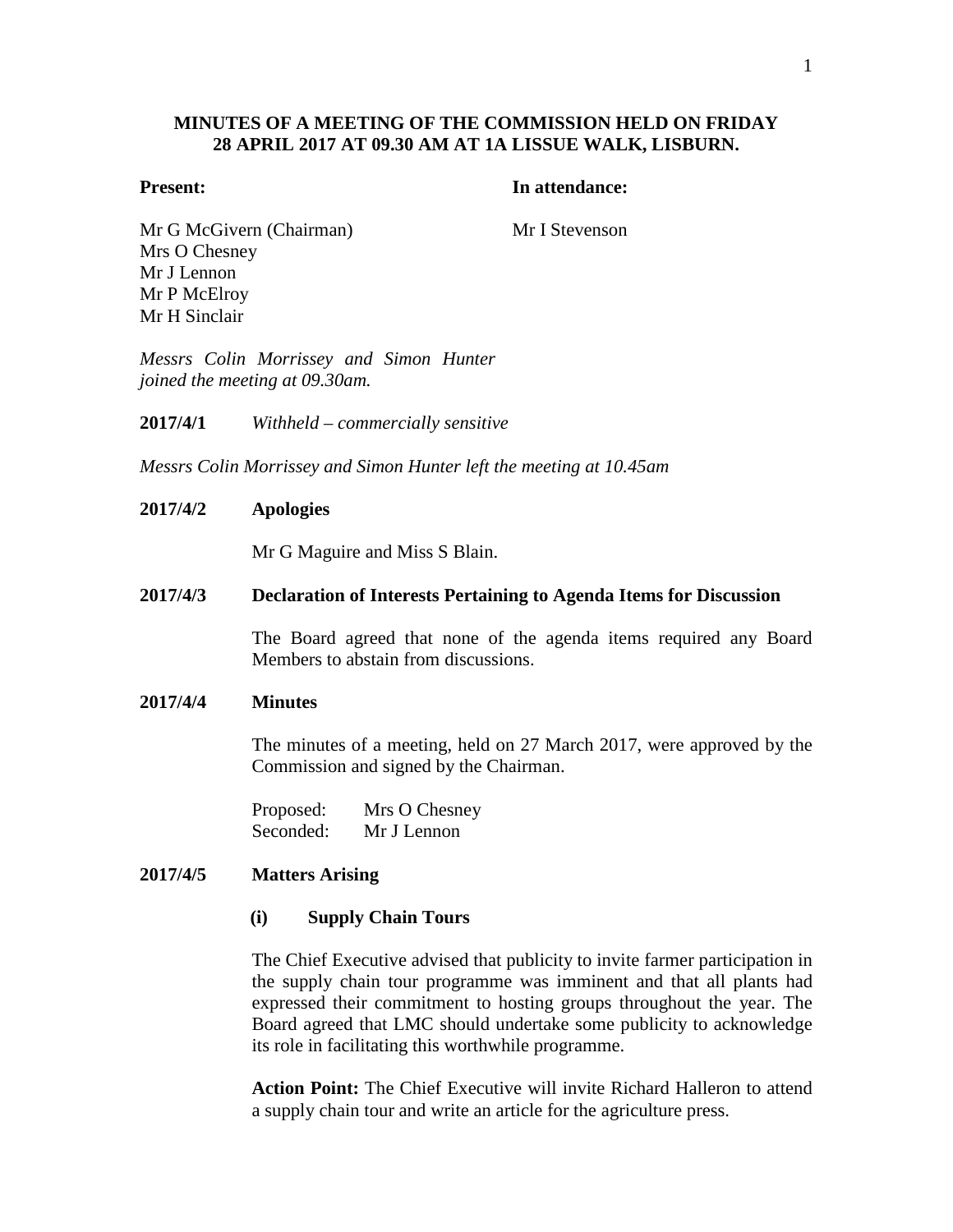## **(ii) Anuga 2017**

The Chief Executive advised that he had discussed Anuga 2017 with the food and tourism team at Invest NI. Counter space on the Northern Ireland stand would be available to carry some FQAS information and a screen would be available to display background information if LMC wanted to produce a supply chain video showing assurance along the chain.

**Action Point:** The Board agreed that LMC should take up the opportunity to produce material for Anuga and requested the Chief Executive to explore accommodation options for LMC to have a presence at key times.

## **(iii) World Butchers Challenge Belfast 20-22 March 2018**

The Chief Executive advised that he had been in touch with the organisers of the World Butchers Challenge 2018 to discuss options for LMC to support the supply of beef and lamb for the butchery competitions at the event. He reported that the organisers would welcome support from LMC for sponsoring the meat, the requirement for which would be 12 x Northern Irish Prime R3 - Angus or Hereford D/W 220kg - 260kg carcasses and 12 x Northern Irish Lamb R3L or E3L D/W 22 - 24kg carcasses.

**Action Point:** The Chief Executive will liaise with the organisers to finalise LMC sponsorship arrangements for supply of the meat.

### **(iv) Brexit**

The Chief Executive reported that the red meat industry Brexit paper being prepared by LMC in conjunction with NIMEA and UFU is almost completed and consideration was now being given to the launch and communication of the paper. The Board agreed that the paper presented the red meat sector priorities very well and subject to some additional commentary around the section relating to the border the Board was content to ratify the paper. The Board also agreed that the research project that LMC was currently carrying out to assess the potential economic impact of WTO trading terms on the red meat industry would add further strength to the Brexit paper.

**Action Point:** After the General Election on 08 June 2017 the Board asked the Chief Executive to arrange a Northern Ireland launch of the red meat sector Brexit position paper and WTO project findings. This may need to be followed up by targeted briefings in London, Dublin and Brussels.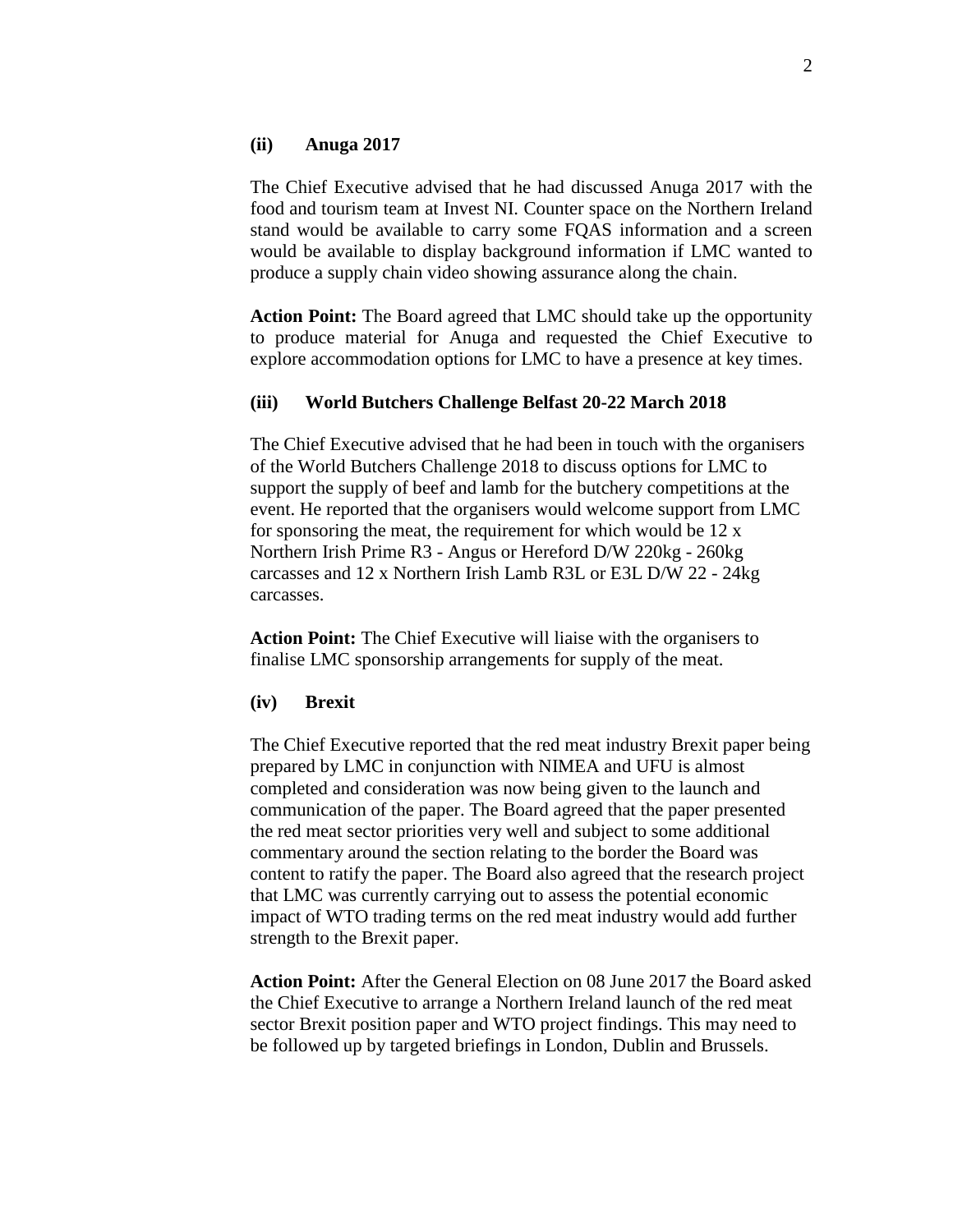## **2017/4/6 Chairman's Report**

The Chairman reported on meetings and events he had attended since the last Board Meeting.

- Launch of FQAS 25 year anniversary programme 27 March 2017
- Ulster Farmers Union Annual Dinner 31 March 2017
- Quarterly Assurance meeting at DAERA 11 April 2017
- Meeting with Department for Economy 11 April 2017
- Meeting with Breffni Carpenter 20 April 2017. The Chairman thanked Messrs H Sinclair and J Lennon for attending this important discussion on behalf of the LMC Board.

**Action Point:** Mr H Sinclair to explore with UFU, for its centenary celebrations in 2018, if they would welcome an offer of sponsorship from LMC for the main course at their annual dinner in 2018.

**Action Point:** The Chief Executive will invite the Agri Food Strategy Board to meet with the LMC Board to discuss the Northern Ireland Food Marketing Association (NIFMA) proposal.

**Action Point:** The Chairman and Chief Executive will meet with Angela Reavey from the Strategic Investment Board (SIB) who is leading on the development of the business case for NIFMA on behalf of the Department for Economy.

#### **2017/4/7 Chief Executive's Report**

The Chief Executive had provided a written report in the Board papers for the meeting.

# **(i) WTO Project**

Discussed under 2017/4/6

#### **(ii) Quarterly Assurance Meeting with DAERA**

Discussed under 2017/4/6

## **(iii) UK Export Certification Partnership**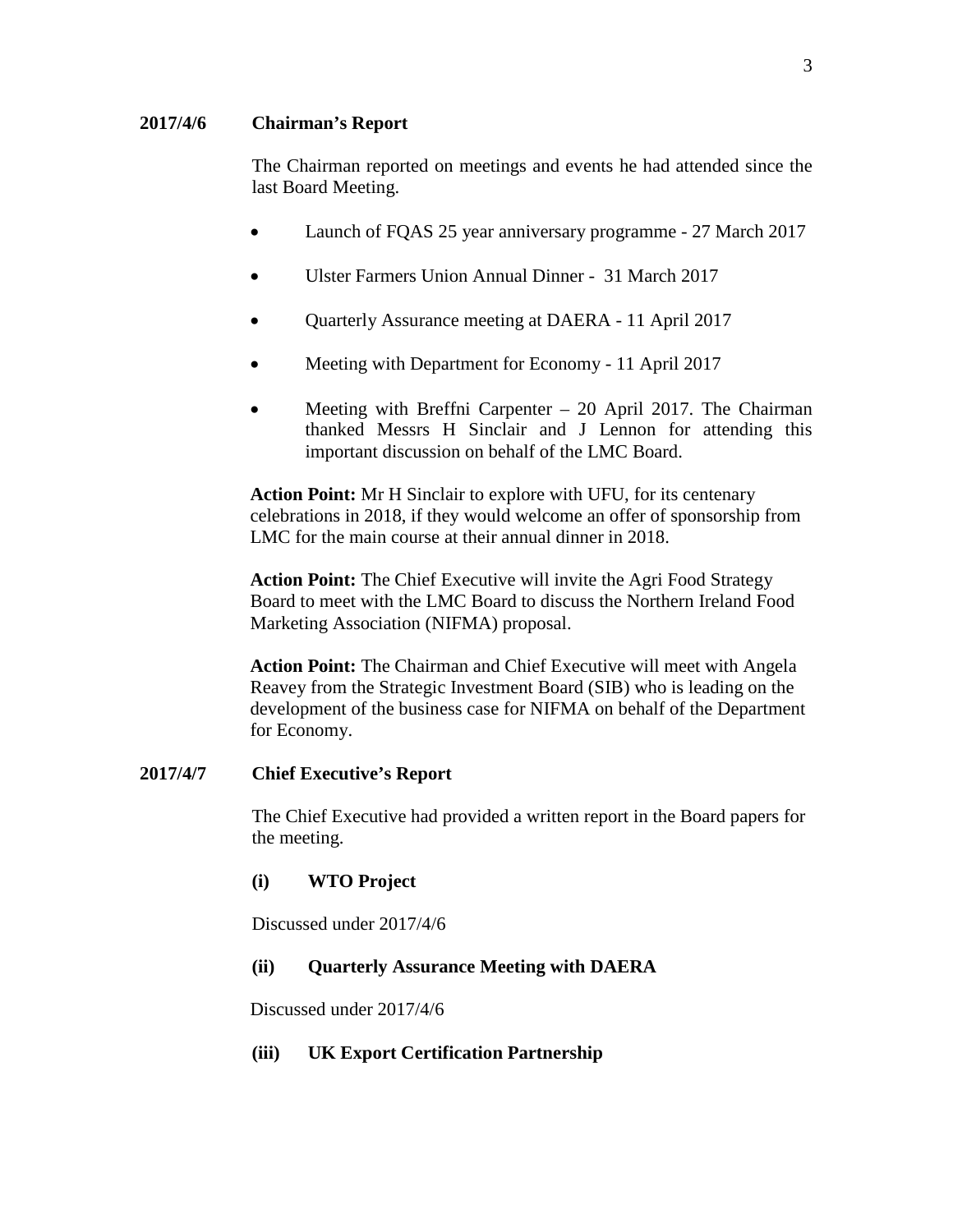**Action Point:** The Board asked the Chief Executive to consider ways of ensuring that LMC Stakeholders are fully aware of the important work that LMC is undertaking in this area on their behalf.

# **(iv) Balmoral Show 2017**

The Chief Executive informed the Board of plans for LMC's presence at Balmoral for the 4 days of the Show including the stakeholder audience with Dr Temple Grandin which LMC would be hosting in the President's Lounge on Thursday 11 May 2017. Mr J Lennon advised that he would be unavailable for the next 6 to 8 weeks and unfortunately couldn't attend the Show or the Temple Grandin event but had arranged (in his absence) for the CEO of Middletown Centre for Autism to bring Dr Grandin to the Show and work with LMC on the logistics.

**Action Point:** Mr J Lennon to advise the Chief Executive of relevant contact points in Middletown Centre for Autism and confirm Dr Temple Grandin's itinerary.

**Action Point:** The Chief Executive will issue an invitation to the Health and Safety Executive for Northern Ireland to send a representative to the audience with Dr Temple Grandin.

**2017/4/8** *Withheld – commercially sensitive*

# **2017/4/9 Northern Ireland Food Marketing Association (NIFMA)**

The Board agreed that the excerpt on LMC in the NIFMA proposal document undersold LMC's role in providing the foundation work for marketing of the NI red meat industry and its products in export markets as well as in domestic markets.

**Action Point:** The Chairman and Chief Executive will fully brief Angela Reavey from SIB when a meeting is arranged on LMC's role and seek to clarify the indicative budget spend on veterinary staff in the business case.

#### **2017/4/10 LMC Business Monitor to End of Quarter 4 2016-17**

The Board welcomed the achievements recorded by LMC for 2016-17, particularly given the challenges mid-year with the fire at Lissue House.

**Action Point:** The Chief Executive will include the WTO project in the Business Monitor under Business Objective 5.

#### **2017/4/11 Risk Management / Health and Safety**